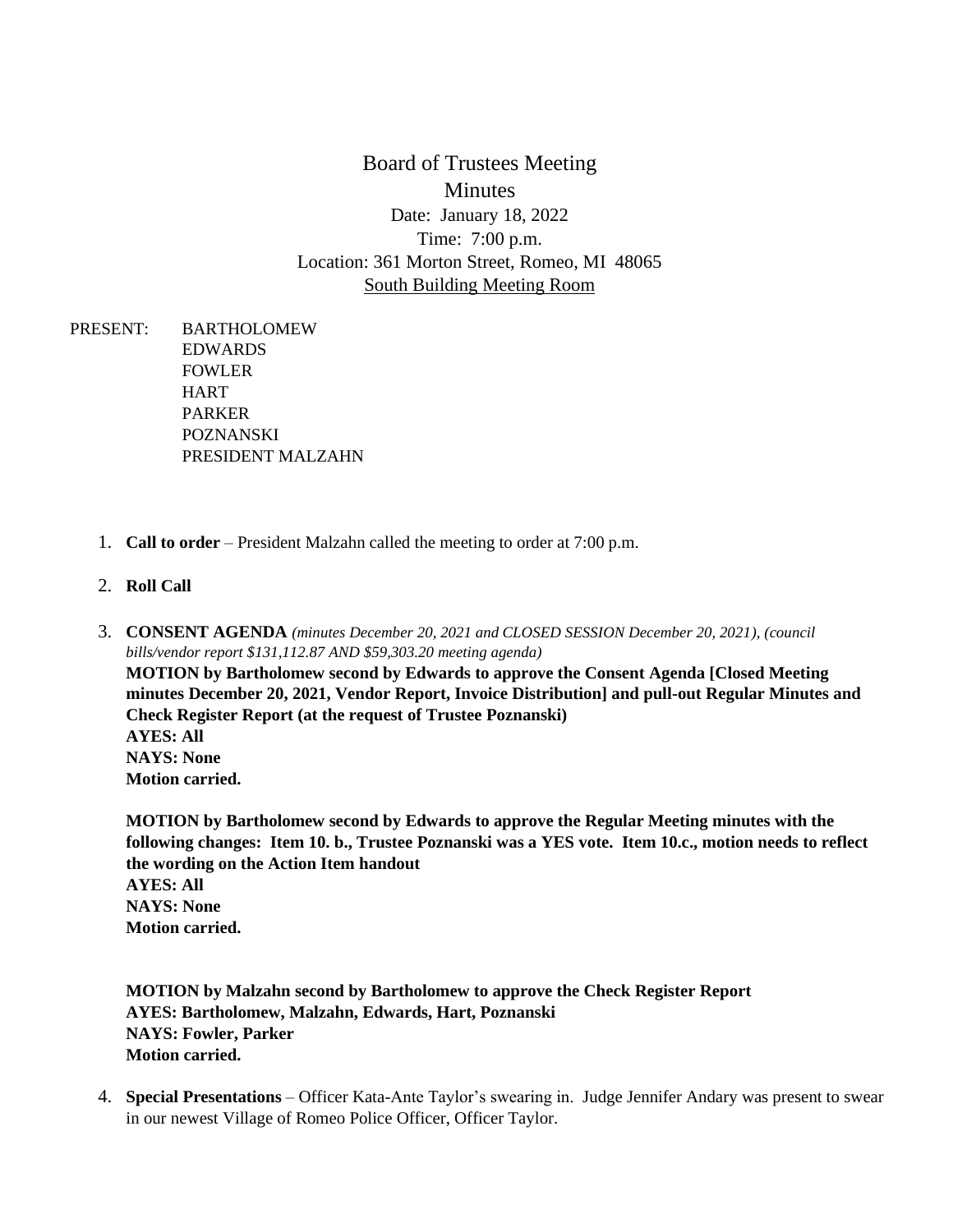#### 5. **Correspondence(s)** – None

- 6. **Public Comment –** No comments.
- 7. **Officer reports**
	- a. President

### **Year in Review Summary**

### **Presidents Report January 18, 2022**

2021 certainly contained many tough challenges, the ongoing covid pandemic, a ransomware cyber-attack and the loss of a municipal well to name a few, yet in the face of those challenges we found solutions and opportunities to problem solve and be proactive in creating growth opportunities to benefit our community.

It has been the honor of a lifetime to serve you this last year, and I thank you for the privilege. As we begin 2022, I wanted to take a moment to re-cap a few highlights from last year:

# **~ Together with Village Council We:**

Held 2 regular meetings via Zoom, 10 in-person meetings, along with 5 special in-person meetings and held 2 public hearings.

Issued 2 RFP's resulting in new 3-year contracts: Gabridge & Company was selected as our Auditing firm (saving over \$15,000 annually), and McLean Mijak and Clark will continue as General Legal Counsel.

Updated Ordinance and Ordinance #559 – Trustee & President's Salary and adopted the new Ordinance #557 – allowing Marihuana Business Licenses to be issued.

We continued the Sidewalk Replacement Program and repaired approximately 4,379 sq ft of concrete in a cost-share program with our homeowners.

Held two FREE Community Shred & E-recycling Days in partnership with Bruce Township (stay tuned for 2022 dates).

Purchased two new police vehicles at a cost of \$32,195 each.

Purchased two new Snowplow Trucks at a cost of \$165,366 (they are on schedule to be built by the manufacturer in March 2022 and we hope to have them delivered in time for next winter.)

Purchased the vacant lot on the corner of Rawles and Church Street and are in the process of constructing a new municipal parking lot in early 2022.

Negotiated and have signed new 5-year contracts with all four of our Unions – Police, Communications, DPW & WWTP.

The Village to City process remained on hold until the completion of the annexation request we submitted last year. Our application is being considered by the Macomb County Commissioners and the Office of The Great Seal of Michigan. This pause was put in place because the next step in the Cityhood process requires an official boundary survey. Due to the possible change in boundaries, if approved we would not want to incur survey costs twice.

#### **~ In the Village Hall we have:**

Installed new carpeting in the main office space and on the stairs. We hosted 2 interns over the summer. The Clerk's office has received & fulfilled 16 FOIA's.

### **~ In the Cemetery we have:**

Cemetery Sexton Trapp facilitated 19 full burials, 20 cremains burials, had 33 foundations installed and sold 19 plots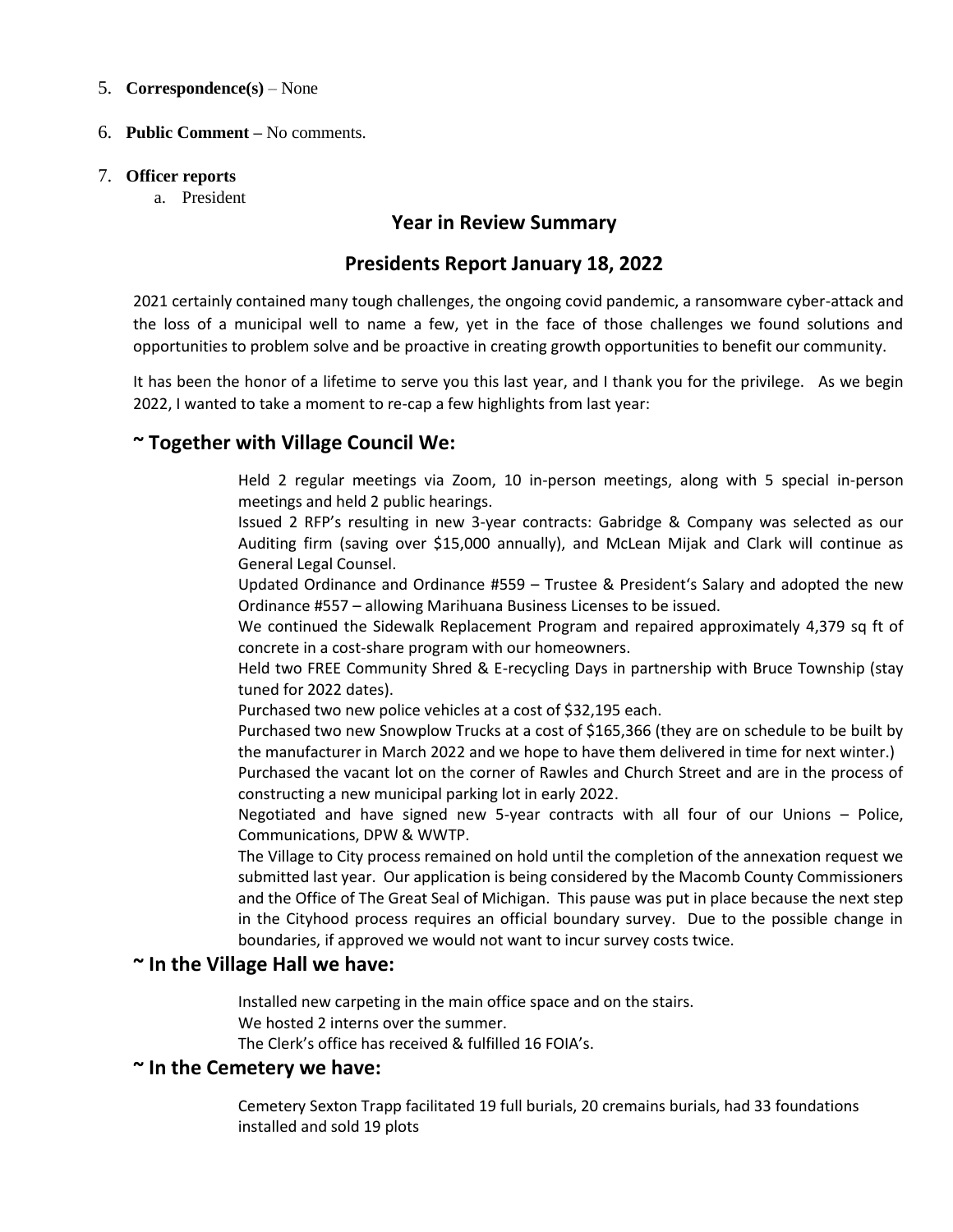# **~On the matters of finance…**

The Gabridge & Company completed our FY 2020/2021 Audit, and I am most pleased to share the excellent news of how the financial position for the Village's General Fund has improved and strengthened. A few of the highlights are:

At the close of the current fiscal year, the Romeo's governmental funds reported combined fund balances of \$5,317,885, this is an increase of 1,262,993 in comparison with the prior year. Approximately 54.4% of this amount, or \$2,890,768, is available for spending as unassigned fund balance.

Revenues mainly consist of 51% coming from local taxes and 31% coming from other governmental sources like constitutional revenue sharing and Community Stabilization funding from the State and 14% from outside grants.

38% of all expenditures were made up from Public Safety, 31% from Public Works, 28% from General Government and 3% from other areas.

# **~A look ahead to 2022**

Much needed infrastructure improvements will be my primary goal this year, with a specific focus on our local roads, parks, and sidewalks, but there a few other projects that began last year and are still active that are worth mentioning:

> The Board of Trustees authorized me last month to begin negotiations to hire a new Romeo Police Officer who would be dedicated to the Romeo Middle School as a new resource office. Village Council has contracted with Municipal Analytics to perform a Utility Rate Study. That data and report should be ready in the next few weeks. Adjusting rates appropriately in order to eliminate our minimum usage flat rate is the primary focus of the study.

> We should also be receiving the data on funding options to implement our Road Infrastructure Improvement Plan.

We have the design plan and easements secured to add a much need lighted sidewalk along the south side of 32 mile providing a safe walking route for our middle schoolers to that campus. The goal is to have that completed before school begins this fall.

Construction is slated to begin in May 2022 and is expected to be completed before Labor Day on the Pedestrian Crosswalk project in the central business district. This project is paid for in part by the \$190,000 grant we received from SEMCOG, with the remaining balance paid for jointly by the Village and the Romeo Downtown Development Authority. Please watch for future Town Hall Meeting dates, mailers, and updates on our website for any expected traffic and road closure announcements.

The Friends of the Village Park is scheduled to begin meeting soon and will continue to develop plans to revamp our Village Park into a more family, ADA accessible event venue.

I am actively seeking volunteers to assist with these projects as well as filling open seats on the Planning Commission, Historic District Commission and Zoning Board of Appeals. If you are interested in volunteering, please contact me.

As always, I am here to serve you and I continue to hold regular office hours to meet with any of the property and business owners to address your issues. If you have a concern, compliment or complaint that you need assistance with, please call my office at 586-752-3565, ext 3.

b. Clerk

Nothing new to report since the last meeting; been business as usual. Happy New Year!

c. Treasurer –

January 1, 2021 – December 31, 2021 Cash Receipts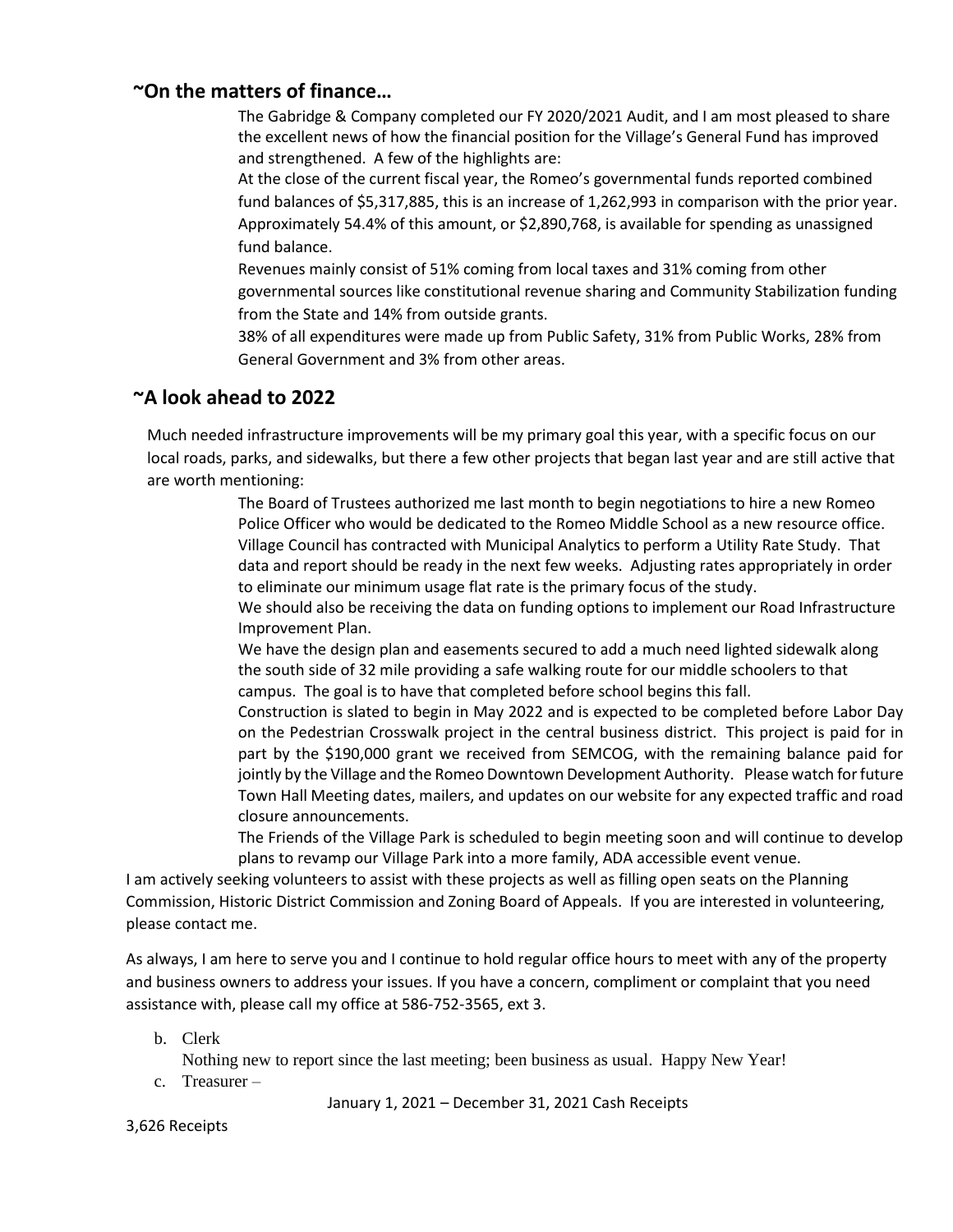Cash \$53,876.27 EFT \$610,406.22 Checks \$3,584,216.89 Credit Card \$5,193.35 Walk in Residents Point & Pay Receipts 759 Total

\$204,359.71 Total Payments

Fees paid by residents for total revenue generated \$4,822.59 for processing credit card payments Cash receipting process is the legal activity performed by the Treasurers department to control and document the receipt of all payments into the village. Purpose of the cash receipting procedures is to facilitate a more complete accounting control environment by entering all deposited funds into the pooled account for future investments, bills, grants etc. Implementation of BS & A Software has provided the preparation of accurate, up-to-date, financial reports.

d. Trustees

Trustee Parker – Got an update from Ruth Hiedebriect in regards to the Village Park project Trustee Poznanski – Attended the Parks and Rec meeting last week. This past week attended a webinar for grant writing training

Trustee Hart – Wanted to clarify from December's meeting RE: Middle School liaison and payment for the officer from the Village and the Township

e. Ex-Officio Planning Commission – Discussed the Church Street parking lot, ingress and egress

#### 8. **Committee Reports**

a. Bruce Sewer Capacity Subcommittee – Sewer committee met on Monday January 17, 2022

### 9. **UNFINISHED BUSINESS:**

a**.** Village Hall Bathroom

**MOTION by Bartholomew second by Edwards to move forward with this contractor [Vinckier Contracting] and to not exceed budget of \$10,000.00 AYES: Bartholomew, Edwards, Hart, Malzahn NAYS: Fowler, Parker, Poznanski**

**Motion carried.** 

#### 10. **NEW BUSINESS:**

a. Parking Lots

Mike McDonald from engineering firm Hubbel Roth and Clark was present to make a presentation on the Church Street parking lot. Public comments were heard from a resident on Church Street. Comments were made by Elizabeth Miller, DDA Executive Director.

**MOTION by Poznanski second by Edwards to approve Church Street parking lot design (A) and authorize HRC to move project to phase three for construction bids that will include improvements of aesthetics**

**AYES: All NAYS: None Motion carried.** 

b. Audit Report

Joe Verlin of Gabridge and Company was present to give the presentation of our finalized audit report for FY 2020-2021.

**MOTION by Malzahn second by Fowler to accept the 2020-2021 Audit Report as presented by Gabridge and Company AYES: All** 

**NAYS: None**